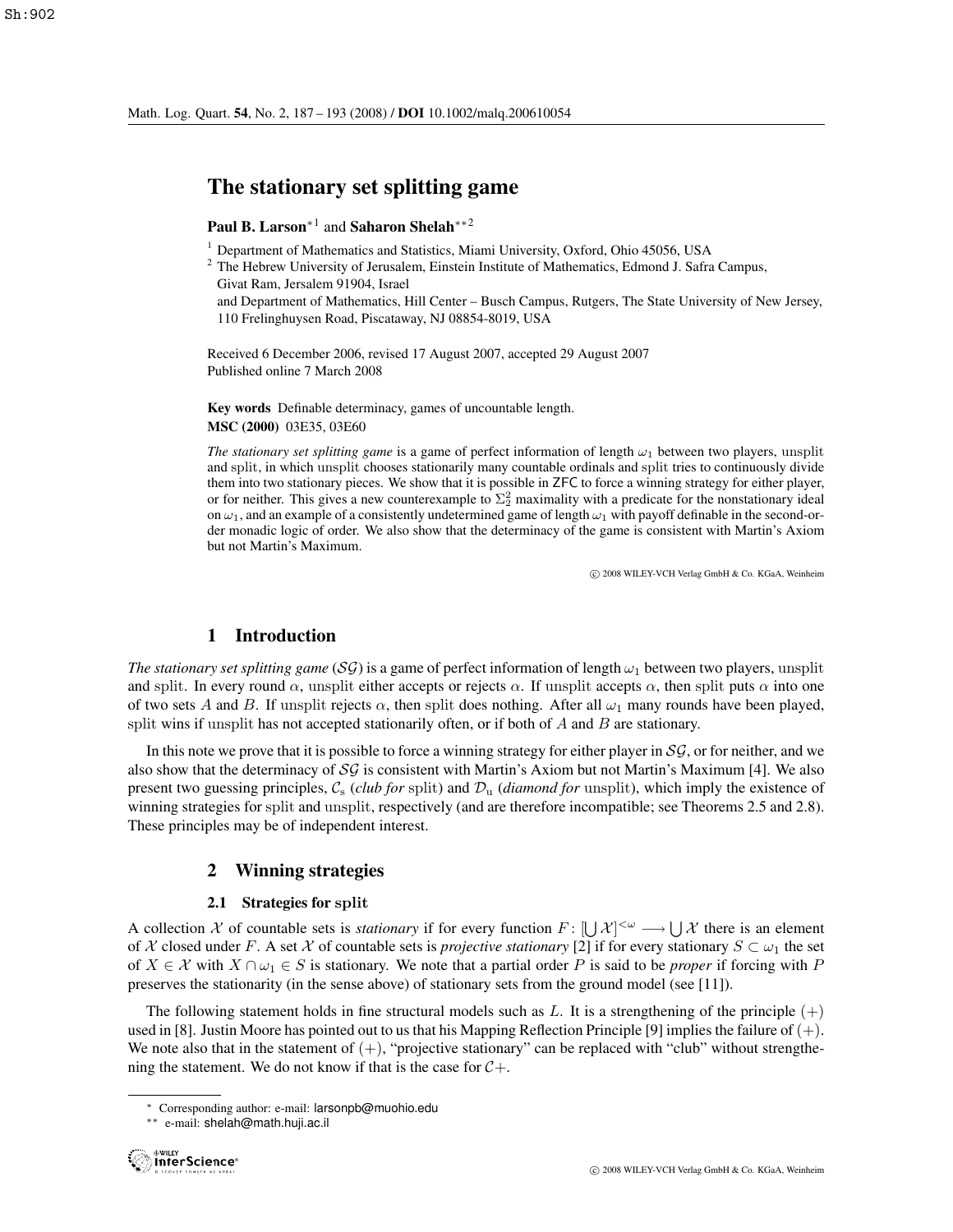**Definition 2.1** Let  $C$  + be the statement that there is a projective stationary set X consisting of countable elementary substructures of  $H(\aleph_2)$  such that for all X, Y in X with  $X \cap \omega_1 = Y \cap \omega_1$ , either for each club  $C \subset \omega_1$ in X there is a club  $D \subset \omega_1$  in Y with  $D \cap Y \subset C \cap X$ , or for each club  $D \subset \omega_1$  in Y there is a club  $C \subset \omega_1$ in X with  $C \cap X \subset D \cap Y$ .

Given a partial run of SG of length  $\alpha$ , we let  $E_\alpha$  be the set of  $\beta < \alpha$  accepted by unsplit, and we let  $A_\alpha, B_\alpha$ be the partition of  $E_\alpha$  chosen by split.

**Theorem 2.2** *If*  $C+$  *holds, then* split *has a winning strategy in*  $SG$ *.* 

P r o o f. Let X be a set of countable elementary submodels of  $H(\aleph_2)$  witnessing  $C_+$ , and for each  $\alpha < \omega_1$ let  $\mathcal{X}_{\alpha}$  be the set of  $X \in \mathcal{X}$  with  $X \cap \omega_1 = \alpha$ . Let Z be the set of  $\alpha < \omega_1$  such that  $\mathcal{X}_{\alpha}$  is nonempty (since X is projective stationary, this set contains a club).

Play for split as follows. In round  $\alpha \in Z$ , if unsplit accepts  $\alpha$ , let  $\mathcal{Y}_\alpha$  be the set of all  $X \in \mathcal{X}_\alpha$  such that X contains a stationary subset of  $\omega_1$ ,  $E_X$ , such that  $E_X \cap \alpha = E_\alpha$ . If  $\mathcal{Y}_\alpha = \emptyset$ , put  $\alpha \in A_{\alpha+1}$ . Otherwise, since every club subset of  $\omega_1$  in every member of  $\mathcal{Y}_\alpha$  intersects  $E_\alpha$ , there cannot be two club subsets of  $\omega_1$  in  $\bigcup \mathcal{Y}_\alpha$ , one disjoint from  $A_\alpha$  and one disjoint from  $B_\alpha$ , since some club subset of  $\omega_1$  in  $\bigcup \mathcal{Y}_\alpha$  would be contained in both of these clubs. If any member of  $\mathcal{Y}_\alpha$  contains a club subset of  $\omega_1$  disjoint from  $A_\alpha$ , put  $\alpha$  in  $A_{\alpha+1}$ , and if any member of  $\mathcal{Y}_\alpha$  contains a club subset of  $\omega_1$  disjoint from  $B_\alpha$ , put  $\alpha$  in  $B_{\alpha+1}$ . If neither case holds, put  $\alpha \in A_{\alpha+1}$ .

Let E be the play by unsplit in a run of  $\mathcal{SG}$  where split has played by this strategy, and let A and B be the corresponding play by split. Let C be a club subset of  $\omega_1$  and supposing that E is stationary, fix  $X \in \mathcal{X}$  containing E, A, B, and C with  $X \cap \omega_1 \in E \cap C$ . Then we have that if  $A \cap C \cap X \cap \omega_1 = \emptyset$ , then  $X \cap \omega_1 \in A \cap C$ , and if  $B \cap C \cap X \cap \omega_1 = \emptyset$ , then  $X \cap \omega_1 \in B \cap C$ , which shows that C does not witness that unsplit won this run of the game. run of the game.

The following fact, in conjunction with Theorem 2.2, shows that Martin's Axiom is consistent with the existence of a winning strategy for split.

**Theorem 2.3** *The statement*  $C +$  *is preserved by forcing with c. c. c. partial orders.* 

P r o o f. Let P be a c. c. c. forcing and let X witness  $C+$ . Let  $\gamma$  be a regular cardinal greater than  $\aleph_2$  and  $2^{|P|}$ . Let  $G \subset P$  be a V-generic filter, and let

$$
\mathcal{X}[G] = \{ X[G] \cap H(\aleph_2)^{V[G]} \mid X \prec H(\gamma)^V, X \cap H(\aleph_2)^V \in \mathcal{X} \}.
$$

Since every club subset of  $\omega_1$  in  $V[G]$  contains one in V, in order to show that  $\mathcal{X}[G]$  witnesses  $\mathcal{C}+$  in  $V[G]$ , it suffices to show that  $\mathcal{X}[G]$  is projective stationary there. Fix a P-name  $\varrho$  for a function from  $[H(\aleph_2)^{V[G]}] \leq \kappa$ <br>to  $H(\aleph_2)^{V[G]}$ . For any countable  $X \sim H(\alpha)$  with  $X \cap H(\aleph_2) \in \mathcal{X}$  and  $\varrho \in X$ ,  $X[G] \cap H$ to  $H(\aleph_2)^{V[G]}$ . For any countable  $X \prec H(\gamma)$  with  $X \cap H(\aleph_2) \in \mathcal{X}$  and  $\varrho \in X$ ,  $X[G] \cap H(\aleph_2)^{V[G]}$  is in  $\mathcal{X}[G]$ <br>and closed under the realization of  $\varrho$ . Fix a *P*-name  $\tau$  for a stationary subset of  $\omega_1$  an and closed under the realization of  $\varrho$ . Fix a P-name  $\tau$  for a stationary subset of  $\omega_1$  and a condition  $p \in P$ . Let S be the set of countable ordinals forced to be in  $\tau$  by some condition below p. Then there exist a countable  $X \prec H(\gamma)$ with  $X \cap H(\aleph_2) \in \mathcal{X}, X \cap \omega_1 \in S$ , and  $\varrho \in X$ , and a condition q below p forcing that  $X[\hat{G}] \cap \omega_1$  (where  $\hat{G}$  is the name for the generic filter) is in the realization of  $\tau$ . By genericity, then,  $\mathcal{X}[G]$  is the name for the generic filter) is in the realization of  $\tau$ . By genericity, then,  $\mathcal{X}[G]$  is projective stationary.

We do not know how to force  $C_+$ , however, and use a different principle to force the existence of a winning strategy for split.

**Definition 2.4** Let  $\mathcal{C}_s$  be the statement that there exist  $c_\alpha$  ( $\alpha < \omega_1$  limit) such that each  $c_\alpha$  is a sequence

$$
\langle a^\alpha_\beta \,:\,\beta<\gamma_\alpha\rangle
$$

(for some countable  $\gamma_{\alpha}$ ) of cofinal subsets of  $\alpha$  of ordertype  $\omega$  and

1. for all limit  $\alpha < \omega_1$  and all  $\beta < \beta' < \gamma_\alpha$ ,  $a_{\beta}^\alpha \setminus a_{\beta}^\alpha$  is finite;

2. for every club  $C \subset \omega_1$  and every stationary  $E \subset \omega_1$  there exists  $a_\beta^\alpha$  with  $\alpha \in E$  such that  $a_\beta^\alpha \setminus C$  is finite and  $a_{\beta}^{\alpha} \cap E$  is infinite.

The principle  $C_s$  also holds in fine structural models such as L. The winning strategy for split given by  $C_s$  is very similar to the one given by  $C_{+}$ .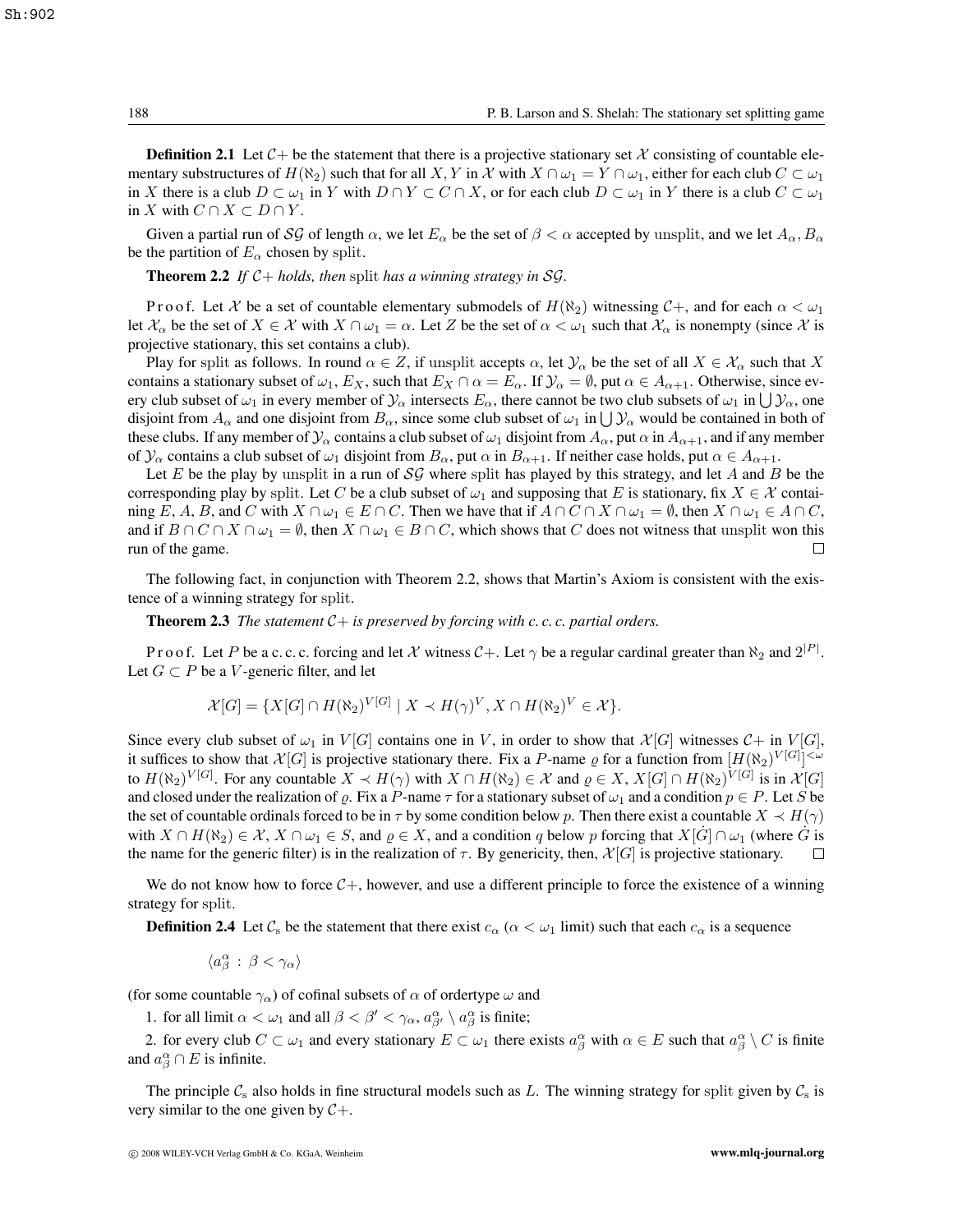**Theorem 2.5** If  $C_s$  *holds, then* split *has a winning strategy in*  $SG$ *.* 

P r o o f. Let  $a_{\beta}^{\alpha}$  ( $\alpha < \omega_1$  limit,  $\beta < \gamma_{\alpha}$ ) witness  $\mathcal{C}_s$ . Play for split as follows. In round  $\alpha$ ,  $\alpha$  a limit, if unsplit as accepted  $\alpha$  and some  $a^{\alpha}$  intersects  $A$  infinitely and  $B$  finitely has accepted  $\alpha$  and some  $a_{\beta}^{\alpha}$  intersects  $A_{\alpha}$  infinitely and  $B_{\alpha}$  finitely, then put  $\alpha$  in  $B_{\alpha+1}$ . If some  $a_{\beta}^{\alpha}$  intersects  $B_{\alpha}$ infinitely and  $A_{\alpha}$  finitely, then put  $\alpha$  in  $A_{\alpha+1}$ . Since the  $a_{\beta}^{\alpha}$ 's ( $\beta < \gamma_{\alpha}$ ) are  $\subset$ -decreasing mod finite<sup>1)</sup>, both cases cannot occur. If neither case occurs, put  $\alpha$  in  $A_{\alpha+1}$ .

Let E be the play by unsplit in a run of  $\mathcal{SG}$  where split has played by this strategy, and let A and B be the corresponding play by split. Let C be a club subset of  $\omega_1$  and supposing that E is stationary, fix  $a_{\beta}^{\alpha}$  with  $\alpha \in E$ <br>such that  $a^{\alpha} \setminus C$  is finite and  $a^{\alpha} \cap E$  is infinite. Then if  $A \cap a^{\alpha}$  is finite, then such that  $a_{\beta}^{\alpha} \setminus C$  is finite and  $a_{\beta}^{\alpha} \cap E$  is infinite. Then if  $A \cap a_{\beta}^{\alpha}$  is finite, then  $\alpha \in A \cap C$ , and if  $B \cap a_{\beta}^{\alpha}$  is finite, then  $\alpha \in B \cap C$  which shows that  $C$  does not witness that upsplit wo then  $\alpha \in B \cap C$ , which shows that C does not witness that unsplit won this run of the game.  $\Box$ 

A partial order P is said to be *strategically*  $\omega$ -closed if there exists a function  $f: P^{\leq \omega} \longrightarrow P(P)$  such that whenever  $\langle p_i : i \leq n \rangle$  is a finite descending sequence in P,  $f(\langle p_i : i \leq n \rangle)$  is a dense subset below  $p_n$ , and whenever  $\langle p_i : i < \omega \rangle$  is a descending sequence in P such that for each n there is j with  $p_i \in f(\langle p_i : i \leq n \rangle)$ , the sequence has a lower bound in P. It is easy to see that strategic  $\omega$ -closure is equal to the property that for every countable  $X \prec H((2^{|P|})^+)$  and every  $(X, P)$ -generic filter g contained in X there is a condition in P extending g. tending  $q$ .

Let us say that *a set a captures a pair* E, C if  $a \setminus C$  is finite and  $a \cap E$  is infinite. Given  $A \subset \omega_1$ , let  $\mathbb{C}(A)$ be the partial order which adds a club subset of A by initial segments. We force  $C_s$  by first adding a potential  $\mathcal{C}_s$ -sequence by initial segments, and then iterating to kill off every counterexample.

We refer the reader to [11] for background on countable support iterations of proper forcing.

**Theorem 2.6** *Suppose that* CH *and*  $2^{\aleph_1} = \aleph_2$  *hold. Let*  $\overline{P} = \langle P_\eta, Q_\eta : \eta < \omega_2 \rangle$  *be a countable support iter-*<br>an auch that  $P_\eta$  is the partial ander consisting of assumpses  $\langle \xi, \chi \xi \xi \rangle$  limit), for so *ation such that*  $P_0$  *is the partial order consisting of sequences*  $\langle c_\alpha : \alpha < \delta \text{ limit} \rangle$ *, for some countable ordinal*  $\delta$ *,*  $such$  *that each*  $c_{\alpha}$  *is a sequence*  $\langle a_{\beta}^{\alpha} : \beta < \gamma_{\alpha} \rangle$  (*for some countable ordinal*  $\gamma_{\alpha}$ ) *of cofinal subsets of*  $\alpha$  *of order-*<br>time is degreesing by mod finite inclusion (and B) is ordered by ortensio *type*  $\omega$ , decreasing by mod finite inclusion (and  $P_0$  is ordered by extension). Suppose that the remainder of  $\bar{P}$  sa*tisfies the following conditions.*

1. For each nonzero  $\eta < \omega_2$  there is a  $P_n$ -name  $\tau_n$  for a subset of  $\omega_1$  such that if  $(\tau_n)_{G_n}$  (where  $G_n$  is the *restriction of the generic filter to*  $P_{\eta}$ ) *is stationary in the*  $P_{\eta}$ -extension and there exists a club  $C \subset \omega_1$  *in this extension such that no*  $a_{\beta}^{\alpha}$  *with*  $\alpha \in \tau_{G_{\eta}}$  *captures the pair*  $\tau_{G_{\eta}}$ , *C*, *then*  $Q_{\eta}$  *is*  $\mathbb{C}(\omega_1 \setminus (\tau_{\eta})_{G_{\eta}})$  (*and otherwise*,  $Q_{\eta}$  *is*  $\mathbb{C}(\omega_1)$ *)*.

2. For every pair E, C of subsets of  $\omega_1$  in any  $P_\eta$ -extension  $(\eta < \omega_2)$ , if E is stationary in this extension *and* C is club and no  $a_{\beta}^{\alpha}$  with  $\alpha \in E$  captures E, C, then there is  $\varrho \in [\eta, \omega_2)$  such that if E is stationary in the  $P_{\varrho}$ -extension, then  $Q_{\varrho}$  is  $\mathbb{C}(\omega_1 \setminus E)$ .

*Then*  $\bar{P}$  *is strategically*  $\omega$ -*closed, and*  $C_s$  *holds in the*  $\bar{P}$ -extension. Furthermore, in the  $\bar{P}$ -extension,  $\Diamond$ (S) *holds for every stationary*  $S \subset \omega_1$ *.* 

P r o o f. Let X be a countable elementary submodel of  $H((2^{|\bar{P}|^+}))$  with  $\bar{P} \in X$ , let g be an X-generic filter thanks that  $\bar{P} \cap X$ . Let  $\alpha_{X,Y}$  be the order type of  $X \cap \omega_0$  and for each  $\beta \leq \alpha_{X,Y}$ . Let  $\alpha_0$ contained in  $\overline{P} \cap X$ . Let  $\gamma_{X \cap \omega_1}$  be the ordertype of  $X \cap \omega_2$ , and for each  $\beta < \gamma_{X \cap \omega_1}$ , let  $\eta_{\beta}$  be the  $\beta$ th member of  $X \cap \omega_2$ . For each  $\beta < \gamma_{X \cap \omega_1}$ , let  $a_{\beta}^{X \cap \omega_1}$  be a cofinal subset of  $X \cap \omega_1$  of ordertype  $\omega$  such that, letting  $g_{\eta}$ denote the restriction of g to  $P_{\eta}$ ,

(a) for all  $\beta' < \beta < \gamma_{X\cap \omega_1}$ ,  $a_{\beta}^{X\cap \omega_1} \setminus a_{\beta'}^{X\cap \omega_1}$  is finite;

(b)  $a_{\beta}^{\alpha}$  is eventually contained in every club subset of  $\omega_1$  in  $X[g_{\eta_{\beta}}]$  and intersects infinitely every stationary subset of  $\omega_1$  in every  $X[g_{\eta_{\beta'}}], \beta' \in [\beta, \gamma_{X \cap \omega_1})$ .<br>It remains to see that we can extend a to a co-

It remains to see that we can extend  $g$  to a condition whose first coordinate is given by adding

$$
c_{X\cap\omega_1}=\langle a_{\beta}^{\alpha}:\,\beta<\gamma_{X\cap\omega_1}\rangle
$$

to the union of the first coordinates of the elements of g, and whose  $\eta$ th coordinate, for each nonzero  $\eta \in X \cap \omega_2$ , is the condition given by the union of  $\{X \cap \omega_1\}$  and the set of realizations of the  $\eta$ th coordinates of the members of g. We do this by induction on  $\eta$ , letting  $g'_\eta$  be our extended condition in  $P_\eta$ .

<sup>&</sup>lt;sup>1)</sup> Given sets x and y, we say that  $x \subset y$  *mod finite* if  $x \setminus y$  is finite.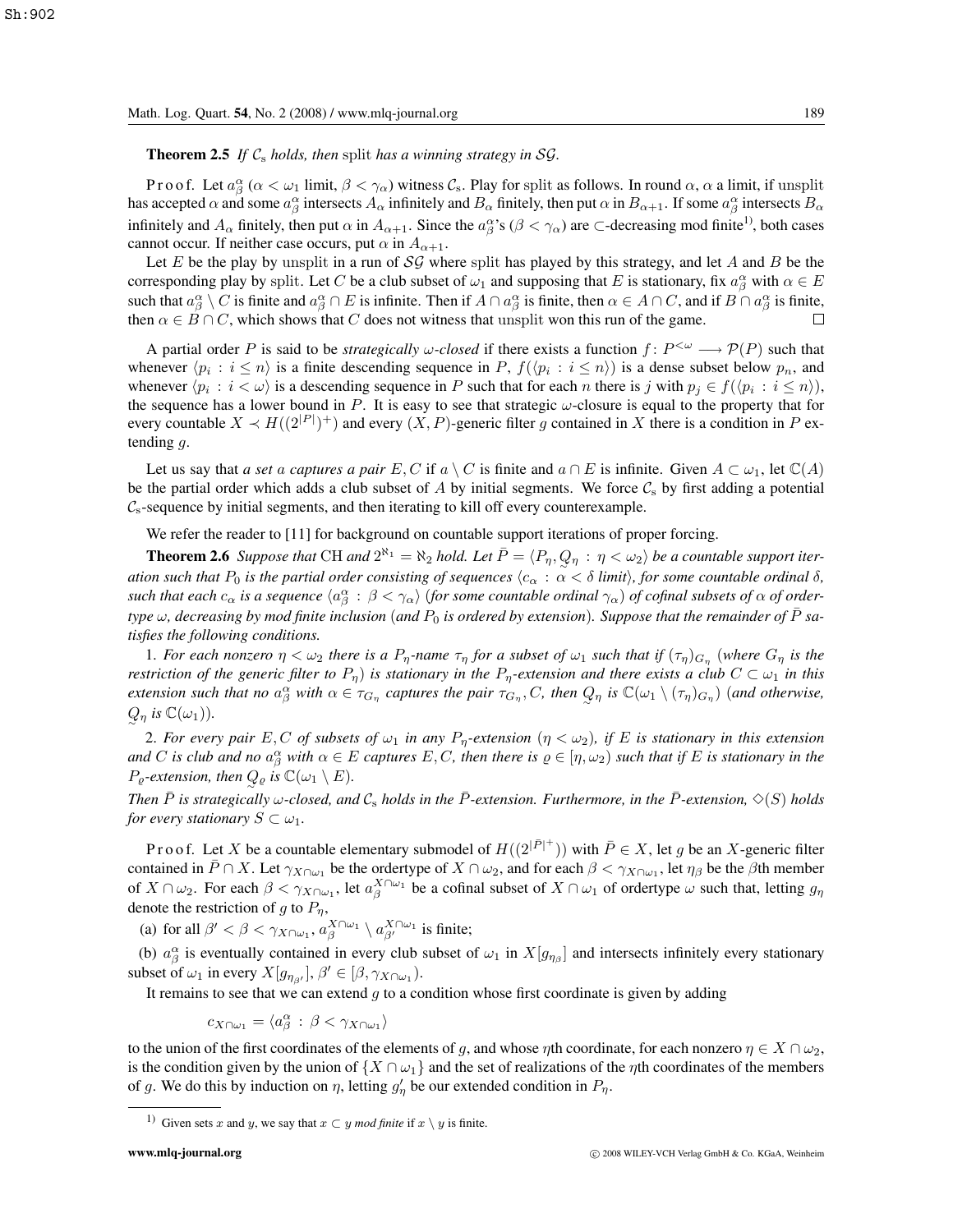For each  $\eta \in \omega_2 \cap X$ , there is a  $P_\eta$ -name  $\sigma \in X$  for a club subset of  $\omega_1$  such that if in the  $P_\eta$ -extension,  $(\tau_{\eta})_{G_{\eta}}$  is stationary and there is a club C such that  $\tau_{G_{\eta}}, C$  is not captured by any  $a^{\alpha}_{\beta}$  with  $\alpha \in (\tau_{\eta})_{G_{\eta}}$ , then  $\sigma_{G_{\eta}}$ is such a C. However, in this case the realizations of  $\tau_{\eta}$  and  $\sigma$  by g are captured by  $a_{\text{t.}(\eta\cap\omega_2)}^{X\cap\omega_1}$ , so  $g'_{\eta}$  forces that the pair  $\tau_{G_\eta}, \sigma_{G_\eta}$  is captured by  $a_{\text{o},t}^{X\cap\omega_1}$ . It follows that  $g'_\eta$  forces that either  $Q_\eta$  is  $\mathbb{C}(\omega_1)$ , or  $X\cap\omega_1$  is not in  $\tau_{G_\eta}$ .<br>In either sees, the union of the graphers of eQQ, he see autord In either case, the union of the members of  $g \cap Q_\eta$  be can extended to a condition in  $Q_\eta$  by adding  $\{X \cap \omega_1\}$ .<br>
∴ To see that  $\hat{\wedge}(\hat{C})$  halds for such a triangual  $\hat{C} \subset \omega$  in the  $\bar{D}$  extension for such a

To see that  $\Diamond$ (S) holds for every stationary  $S \subset \omega_1$  in the P-extension, fix such an S in the  $P_\alpha$ -extension for some  $\alpha < \omega_2$ . Since  $\overline{P}$  is  $(\omega, \infty)$ -distributive, there exists in this extension a sequence  $\langle e^{\beta}_{\beta} : \delta, \beta < \omega_1 \rangle$  such that for each such a sequence  $\langle e^{\beta}_{\beta} : \delta, \beta < \omega_1 \rangle$  such that for each such a sequence that for each  $\delta < \omega_1$  and each  $x \in \delta$  there are uncountably many  $\beta$  with  $e_{\beta}^{\delta} = x$ . Then, letting  $T \in \mathcal{P}(\omega_1)^{V[G_{\alpha}]}$ be the set such that the realization of  $Q_{\alpha}$  is  $\mathbb{C}(T)$ ,  $Q_{\alpha}$  adds a  $\diamond$ -sequence  $\langle b_{\delta} : \delta \in S \rangle$  defined by letting  $b_{\delta}$  be  $e_{\beta}^{\delta}$ , where the βth element of T above β is the first element of the generic club for  $Q_{\alpha}$  above δ. That this is a  $\Diamond$ -sequence can be seen as follows: note that since S is stationary in the  $\bar{P}$ -extension, there exist stationarily many elementary submodels X of any sufficiently large  $H(\theta)^{V[G]}$  in this extension with  $X \cap \omega_1 \in S$ . Then  $X \cap (G/G_\alpha)$ is an  $(X \cap V[G_\alpha], \overline{P}/P_\alpha$ )-generic filter which can be extended to a condition in  $\overline{P}/P_\alpha$  by adding  $X \cap \omega_1$  to each coordinate, and extended again to make any element of  $T \setminus ((X \cap \omega_1) + 1)$  the least element of the generic club for  $O_{\alpha}$  above  $X \cap \omega_1$ . That  $\langle b_{\alpha} : \beta \in S \rangle$  is a  $\diamond$ -sequence then follows by genericity. for  $Q_{\alpha}$  above  $X \cap \omega_1$ . That  $\langle b_{\beta} : \beta \in S \rangle$  is a  $\diamond$ -sequence then follows by genericity.

Section 3 shows that proper forcing does not always preserve the existence of a winning strategy for split.

### 2.2 A strategy for **unsplit**

In this section we show that it is consistent for unsplit to have a winning strategy in  $S\mathcal{G}$ . We do this via the following guessing principle.

**Definition 2.7** Let  $\mathcal{D}_u$  be the statement that there is a  $\Diamond$ -sequence  $\langle \sigma_\alpha : \alpha < \omega_1 \rangle$  such that for every  $E \subset \omega_1$ there is a club  $C \subset \omega_1$  such that

either 
$$
(\forall \alpha \in C)((E \cap \alpha = \sigma_{\alpha}) \Rightarrow \alpha \in E)
$$
 or  $(\forall \alpha \in C)((E \cap \alpha = \sigma_{\alpha}) \Rightarrow \alpha \notin E)$ .

**Theorem 2.8** If  $\mathcal{D}_u$  *holds, then* unsplit *has a winning strategy in* SG.

P r o o f. Let  $\langle \sigma_\alpha : \alpha < \omega_1 \rangle$  witness  $\mathcal{D}_u$ . Play for unsplit by accepting  $\alpha$  if and only if  $\sigma_\alpha = A_\alpha$ . At the end of the game, the set of  $\alpha$  such that  $\sigma_{\alpha} = A_{\alpha}$  is stationary, and there is a club C such that either for all  $\alpha$  in C, if  $\sigma_{\alpha} = A_{\alpha}$ , then  $\alpha$  is in A, or for all  $\alpha$  in C, if  $\sigma_{\alpha} = A_{\alpha}$ , then  $\alpha$  is in if  $\sigma_{\alpha} = A_{\alpha}$ , then  $\alpha$  is in A, or for all  $\alpha$  in C, if  $\sigma_{\alpha} = A_{\alpha}$ , then  $\alpha$  is in B. In either case, split has lost.

Our iteration to force  $\mathcal{D}_u$  employs the same strategy as the iteration for  $\mathcal{C}_s$  before. We first force to add a  $\diamond$ -sequence  $\langle \sigma_\alpha : \alpha < \omega_1 \rangle$  by initial segments, and we then iterate to make this sequence witness  $\mathcal{D}_u$ , iteratively forcing a club through the set of those  $\alpha < \omega_1$  for which  $\sigma_\alpha \neq E \cap \alpha$  or  $\alpha \in E$  for each  $E \subset \omega_1$  such that both the sets  $\{\alpha \in E \mid \sigma_{\alpha} = E \cap \alpha\}$  and  $\{\alpha \in \omega_1 \setminus E \mid \sigma_{\alpha} = E \cap \alpha\}$  are stationary.

More specifically, we have the following. Given a sequence  $\Sigma = \langle \sigma_\alpha : \alpha < \omega_1 \rangle$  such that each  $\sigma_\alpha$  is a subset of  $\alpha$ , and given  $E \subset \omega_1$ , let  $A(\Sigma, E)$  be the set of  $\alpha \in E$  such that  $\sigma_\alpha = E \cap \alpha$ , and let  $B(\Sigma, E)$  be the set of  $\alpha \in \omega_1 \setminus E$  such that  $\sigma_{\alpha} = E \cap \alpha$ .

**Theorem 2.9** *Suppose that*  $CH + 2^{\aleph_1} = \aleph_2$  *holds, and let*  $\overline{P}$  *be a countable support iteration* 

$$
\langle P_\alpha, Q_\alpha : \alpha < \omega_2 \rangle
$$

*such that*  $P_0$  *is the partial order consisting of sequences*  $\langle \sigma_\beta : \beta < \gamma \rangle$ *, for some countable ordinal*  $\gamma$ *, such that each*  $\sigma_\beta$  *is a subset of*  $\beta$ *, ordered by extension. Let*  $\Sigma$  *be the sequence added by*  $P_0$  *and suppose that the remainder of* P¯ *satisfies the following conditions.*

1. *Each*  $Q_{\alpha}$  *is either*  $\mathbb{C}(\omega_1)$  *or*  $\mathbb{C}(\omega_1 \setminus B(\Sigma, E))$  *for some*  $E \subset \omega_1$  *such that*  $A(\Sigma, E)$  *and*  $B(\Sigma, E)$  *are both tionary stationary.*

2. For every  $E \subset \omega_1$  in any  $P_\alpha$ -extension  $(\alpha < \omega_2)$  there is  $\gamma \in [\alpha, \omega_2)$  such that if  $A(\Sigma, E)$  and  $B(\Sigma, E)$ *are both stationary in the*  $P_{\gamma}$ -extension, then  $Q_{\gamma}$  *is*  $\mathbb{C}(\omega_1 \setminus B(\Sigma, E))$ .

*Then*  $\bar{P}$  *is strategically*  $\omega$ *-closed, and in the*  $\bar{P}$ *-extension,*  $\mathcal{D}_u$  *holds. Furthermore, in the*  $\bar{P}$ *-extension,*  $\Diamond$ (S) *holds for every stationary*  $S \subset \omega_1$ *.*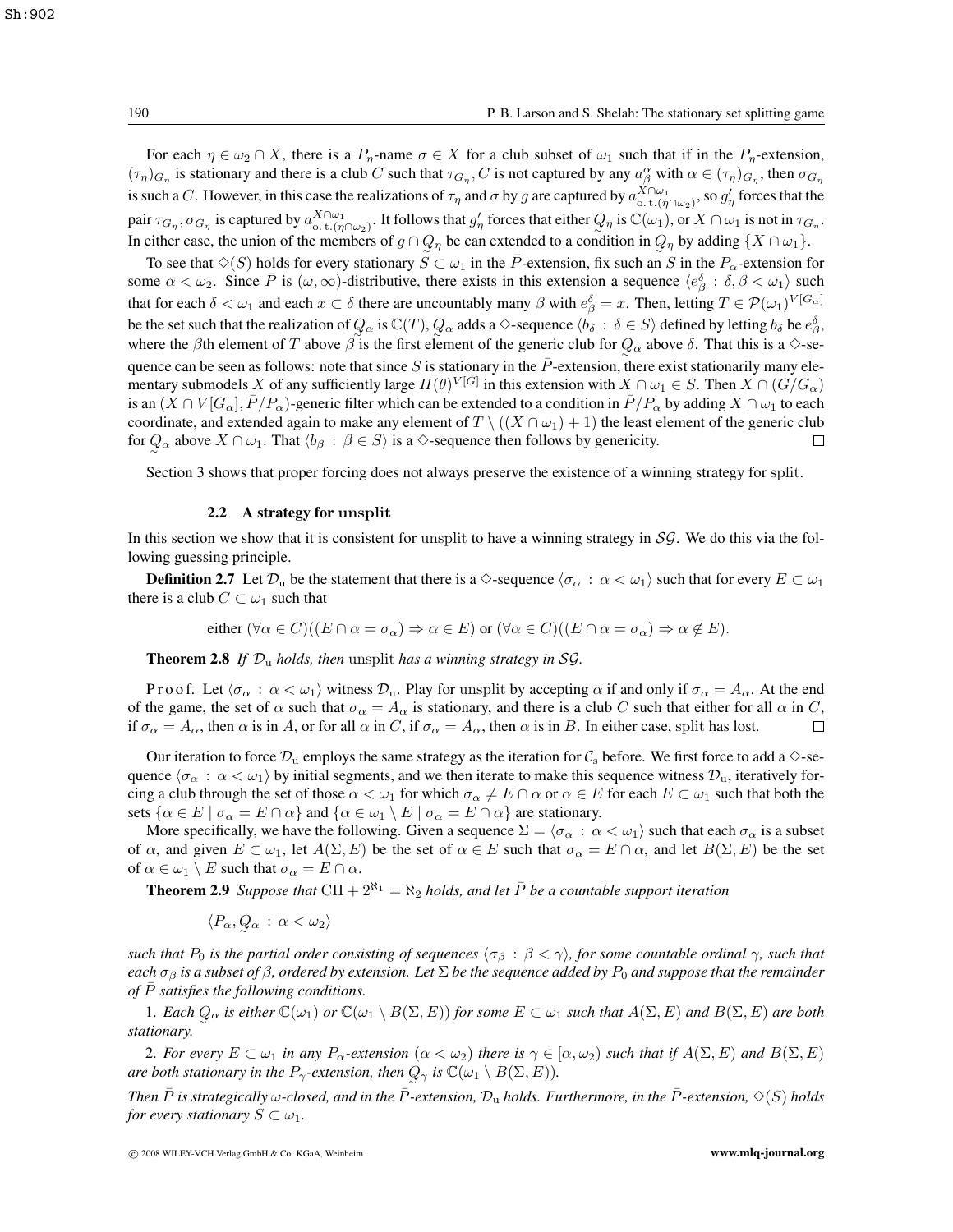Math. Log. Quart. **54**, No. 2 (2008) / www.mlq-journal.org 191

P r o o f. The iteration  $\overline{P}$  is clearly strategically  $\omega$ -closed, since for any countable  $X \prec H((2|\overline{P}|)^+)$  and any  $\overline{P}$ )-generic filter a contained in X, one can extend a to a condition by making  $\sigma_{XQ}$ , unequ  $(X, \overline{P})$ -generic filter g contained in X, one can extend g to a condition by making  $\sigma_{X\cap\omega_1}$  unequal to the realization by g of any name in X for a subset of  $\omega_1$ , and adding  $X \cap \omega_1$  to all the clubs being added by the  $Q_\alpha$ 's,  $\alpha \in X \cap \omega_2$ . It is clear also that in the  $\overline{P}$ -extension there is no  $E \subset \omega_1$  such that  $A(\Sigma, E)$  and  $B(\Sigma, E)$  are both stationary.

To see that at least one of  $A(\Sigma, E)$  and  $B(\Sigma, E)$  is stationary for each  $E \subset \omega_1$ , we first note the following.

**Claim 2.9.1** *Suppose that*  $E \subset \omega_1$  *is a member of the*  $P_\alpha$ -extension, for some  $\alpha < \omega_2$ , and  $A(\Sigma, E)$  is sta*tionary in this extension. Then*  $A(\Sigma, E)$  *remains stationary in the*  $\overline{P}$ *-extension.* 

Note that  $A(\Sigma, E)$  has countable intersection with  $B(\Sigma, F)$ , for every  $F \subset \omega_1$ . Fix  $X \prec H((2^{|F|})^+)^V)^{V[G_\alpha]}$ <br>here  $G$  is the restriction of the generic filter  $G$  to  $P$  ) with  $X \cap \omega_1 \in A(\Sigma, F)$  and  $A(\Sigma, F) \in X$ . Then an (where  $G_{\alpha}$  is the restriction of the generic filter G to  $P_{\alpha}$ ) with  $X \cap \omega_1 \in A(\Sigma, E)$  and  $A(\Sigma, E) \in X$ . Then any  $(X, \overline{P}/P_{\alpha})$ -generic filter contained in X can be extended to a condition by adding  $X \cap \omega_1$  to the clubs being added at every stage of  $\overline{P}$  after the first.

Similar reasoning shows the next two facts, which complete the proof that  $\Sigma$  witnesses  $\mathcal{D}_u$  in the P-extension. **Claim 2.9.2** *Suppose that*  $E \subset \omega_1$  *is a member of the*  $P_\alpha$ -extension, for some  $\alpha < \omega_2$ , and not a member of *the*  $P_\gamma$ -extension, for any  $\gamma < \alpha$ . Then  $A(\Sigma, E) \cup B(\Sigma, E)$  is stationary in the  $P_\alpha$ -extension.

To see Claim 2.9.2, let  $\tau$  be a  $P_\alpha$ -name for a subset of  $\omega_1$  which is forced to be unequal to any such subset in any  $P_{\gamma}$ -extension, for any  $\gamma < \alpha$ . Fix  $X \prec H((2|\bar{P}|^+))^V$  with  $\tau \in X$ . Let g be an  $(X, P_{\alpha})$ -generic filter, and note that then the realization of  $\tau \restriction (X \cap \omega_1)$  by g is different from the realizations of  $\rho \restriction (X \cap \omega_1)$  by g for any P<sub>γ</sub>-name  $\rho \in X$  for a subset of  $\omega_1$ , for any  $\gamma \in X \cap \alpha$ . It follows that adding the realization of  $\tau \restriction (X \cap \omega_1)$  by g to the union of the first coordinate projection of g gives a condition in  $P_0$  which forces that  $X \cap \omega_1$  is not in any  $\Sigma(B, \varrho_{G_\gamma})$ , for any  $P_\gamma$ -name  $\varrho \in X$  for a subset of  $\omega_1$ , for any  $\gamma \in X \cap \alpha$ . Therefore, we can add  $X \cap \omega_1$ to the clubs being added in every other stage of  $\bar{P}$  in  $X \cap \alpha$ , and get a condition extending every condition in g.

**Claim 2.9.3** *Suppose that*  $E \subset \omega_1$  *is a member of the*  $P_\alpha$ -extension, for some  $\alpha < \omega_2$ , and  $A(\Sigma, E)$  *is nonstationary in this extension. Then*  $B(\Sigma, E)$  *remains stationary in the*  $\overline{P}$ *-extension.* 

This is similar to the previous claims, noting that every subsequent stage of  $\bar{P}$  forces a club through the complement of a set with countable intersection with  $B(\Sigma, E)$ .

The proof that  $\Diamond$ (S) holds for every stationary  $S \subset \omega_1$  in the  $\overline{P}$ -extension is (literally) the same as in the proof Theorem 2.6. of Theorem 2.6.

Note that that the iterations  $\bar{P}$  in Theorems 2.6 and 2.9 are strategically  $\omega$ -closed.

# 2.3  $\Sigma_2^2$  maximality

The statements that split and unsplit have winning strategies in SG are each  $\Sigma_2^2$  in a predicate for  $NS_{\omega_1}$ , and they are obviously not consistent with each other. Woodin (see [61) has shown that if there is a prop they are obviously not consistent with each other. Woodin (see [6]) has shown that if there is a proper class of measurable Woodin cardinals, then there exists in a forcing extension a transitive class model of ZFC satisfying all  $\Sigma_2^2$  sentences  $\varphi$  such that  $\varphi$  + CH can be forced over the ground model. The results here show that this result cannot be extended to include a predicate for  $NS_{\omega_1}$ . This was known already, in that  $\diamond^*$  (in the sense of [7]) and "the restriction of  $NS_{\omega_1}$  to some stationary set is  $\aleph_1$  dense" were both known to be consistent with  $\diamond$  (the second of these is due to Woodin, uses large cardinals, and is unpublished, though a related proof, also due to Woodin, appears in [3]). Our example is simpler and does not use large cardinals; it also gives (we believe, for the first time) a counterexample consisting of two sentences each consistent with " $\diamondsuit(S)$  holds for every stationary set  $S \subset \omega_1$ ".

#### 2.4 A determined variation

There are many natural variations of  $S\mathcal{G}$ . We show that one such variation is determined.

**Theorem 2.10** *Let* G *be the following game of length*  $\omega_1$ *. In round*  $\alpha$ *, player* I *puts*  $\alpha$  *into one of two sets*  $E_0$ *and*  $E_1$ *, and player* II *puts*  $\alpha$  *into one of two sets*  $A_0$  *and*  $A_1$ *. After all*  $\omega_1$  *rounds have been played,* II *wins if one of the following pairs of set are both stationary:*

1.  $E_0 \cap A_0$  *and*  $E_0 \cap A_1$ *,* 

2.  $E_1 \cap A_0$  and  $E_1 \cap A_1$ .

*Then* II *has a winning strategy in* <sup>G</sup>*.*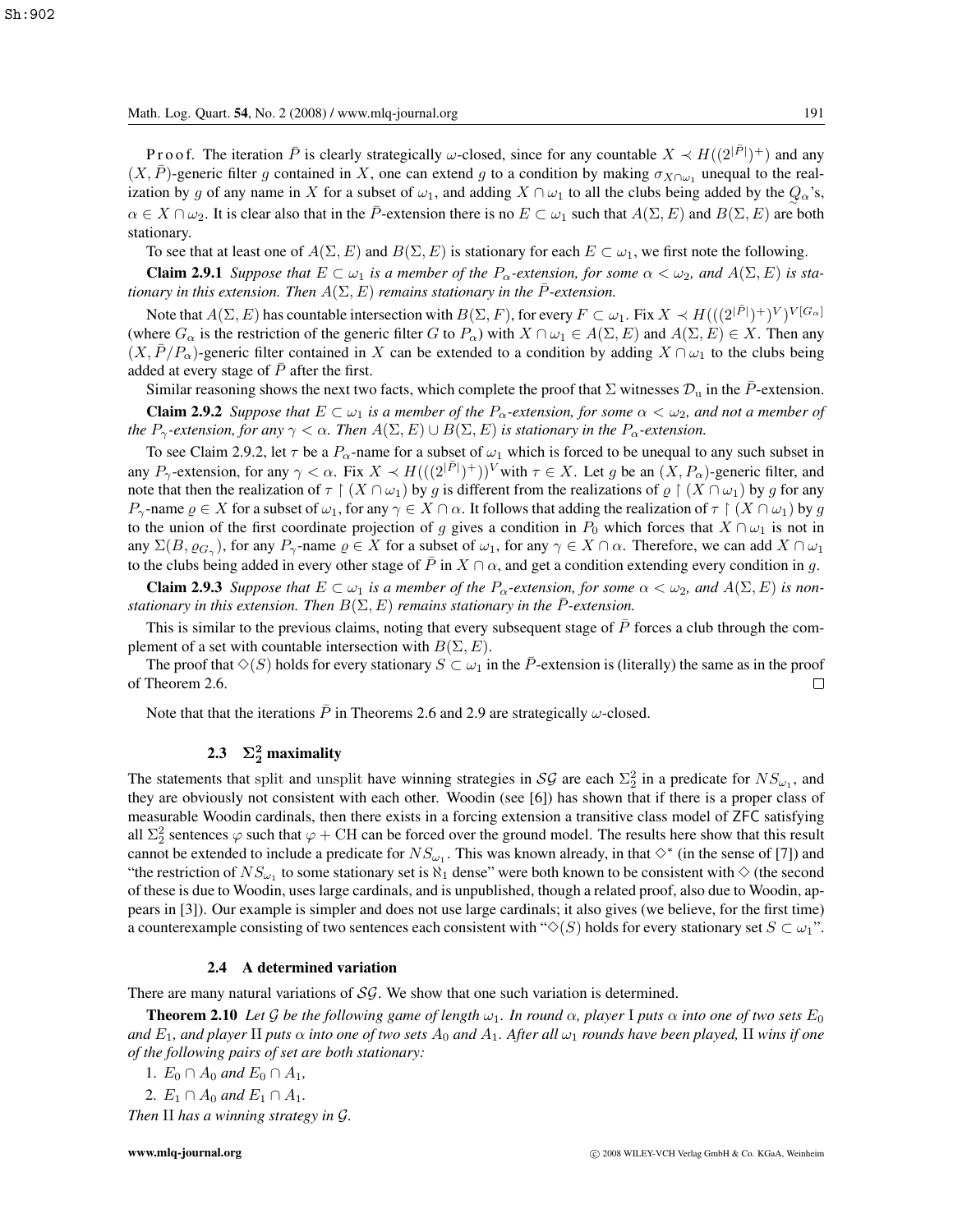Proof. Let  $B_{00}$ ,  $B_{01}$ ,  $B_{10}$ , and  $B_{11}$  be pairwise disjoint stationary subsets of  $\omega_1$ . In round  $\alpha$ , if  $\alpha$  is in  $B_{ij}$ , let II put  $\alpha$  in  $A_i$  if I put  $\alpha$  in  $E_0$  and in  $A_i$  otherwise. Then after all  $\omega_1$  many rounds have been played, suppose that  $A_i \cap E_0$  is nonstationary. Then  $B_{i0}$ ,  $B_{i1}$  are both contained in  $E_1$  modulo  $NS_{\omega_1}$ , which means that  $E_1 \cap A_0$ and  $E_1 \cap A_1$  are both stationary. Similarly, if  $A_i \cap E_1$  is nonstationary, then  $B_{0i}$ ,  $B_{1i}$  are both contained in  $E_0$  modulo  $NS_{1i}$ , which means that  $E_0 \cap A_0$  and  $E_0 \cap A_1$  are both stationary. modulo  $NS_{\omega_1}$ , which means that  $E_0 \cap A_0$  and  $E_0 \cap A_1$  are both stationary.

### 3 Indeterminacy from forcing axioms

The axiom PFA<sup>+2</sup> says that whenever P is a proper partial order,  $D_\alpha$  ( $\alpha < \omega_1$ ) are dense subsets of P, and  $\sigma_1$ ,  $\sigma_2$ are P-names for stationary subsets of  $\omega_1$ , there is a filter  $G \subset P$  such that  $G \cap D_\alpha \neq \emptyset$  for each  $\alpha < \omega_1$ , and such that  $\{\alpha < \omega_1 \mid (\exists p \in G)(p \Vdash \check{\alpha} \in \sigma_i)\}$  is stationary for every  $i \in \{1, 2\}$ . Theorems 2.6 and 2.9 together show that PFA<sup>+2</sup> implies the indeterminacy of SG. Furthermore, a straightforward argument shows that the following statement implies the nonexistence of a winning strategy for unsplit in  $SG$ , where Add(1,  $\omega_1$ ) is the partial order that adds a subset of  $\omega_1$  by initial segments: for any pair  $\sigma_1$ ,  $\sigma_2$  of Add(1,  $\omega_1$ )-names for stationary subsets of  $\omega_1$ , there is a filter  $G \subset \text{Add}(1,\omega_1)$  realizing both  $\sigma_1$  and  $\sigma_2$  as stationary sets. This statement is trivially subsumed by PFA<sup>+2</sup>, but also holds in the collapse of a sufficiently large cardinal to be  $\omega_2$ , and thus is consistent with CH.

The axiom Martin's Maximum [4] says that whenever  $P$  is a partial order such that forcing with  $P$  preserves stationary subsets of  $\omega_1$  and  $D_\alpha$  ( $\alpha < \omega_1$ ) are dense subsets of P, there is a filter  $G \subset P$  such that  $G \cap D_\alpha \neq \emptyset$ for each  $\alpha < \omega_1$ .

### Theorem 3.1 *Martin's Maximum implies that* SG *is undetermined.*

P r o o f. Fix a strategy  $\Sigma$  for unsplit in  $S\mathcal{G}$ , and let E, A, and B be the result of a generic run of  $S\mathcal{G}$  where unsplit plays by  $\Sigma$  (the partial order consists of countable partial plays where unsplit plays by  $\Sigma$ , ordered by extension). If the complement of E has stationary intersection with every stationary subset of  $\omega_1$  in the ground model, one can force to kill the stationarity of  $E$  in such a way that the induced two step forcing preserves stationary subsets of  $\omega_1$  and produces a run of SG where unsplit plays by  $\Sigma$  and loses. If the complement of E does not have stationary intersection with some stationary  $F \subset \omega_1$  in the ground model, then there is a partial run of the game p and a name  $\tau$  for a club such that p forces that E will contain  $F \cap \tau_G$ . Then there exists in the ground model a run of SG extending p in which unsplit plays by  $\Sigma$  and loses: split picks a pair of disjoint stationary subsets  $F_0$ ,  $F_1$  of F, and plays so that

1. for every  $\alpha < \omega_1$ , some initial segment of the play forces some ordinal greater than  $\alpha$  to be in  $\tau$ ;

2. whenever unsplit accepts  $\alpha \in F$ , split puts  $\alpha$  in A if  $\alpha \in F_0$  and puts  $\alpha \in B$  if  $\alpha \in F_1$ .

Now fix a strategy  $\Sigma$  for split in  $\mathcal{SG}$ , and generically add a regressive function f on  $\omega_1$  by initial segments. Let  $E^{\alpha} = f^{-1}(\alpha)$  and let  $A^{\alpha}, B^{\alpha}$  be the responses given by  $\Sigma$  to a play of  $E^{\alpha}$  by unsplit. Note that each  $E^{\alpha}$ will be stationary.

Suppose that there exist  $\alpha < \omega_1$  and stationary sets S, T in the ground model such that both  $(S \cap E^{\alpha}) \setminus A^{\alpha}$ and  $(T \cap E^{\alpha}) \setminus B^{\alpha}$  are nonstationary. Then there is a condition p in our forcing (i.e., a regressive function on some countable ordinal) such that p forces  $(S \cap E^{\alpha}) \subset A^{\alpha}$  and  $(T \cap E^{\alpha}) \subset B^{\alpha}$ , modulo nonstationarity (and so in particular S and T have nonstationary intersection). Let  $\tau$  be a name for a club disjoint from  $(S \cap E^{\alpha}) \setminus A^{\alpha}$ and  $(T \cap E^{\alpha}) \setminus B^{\alpha}$ . Extend p to a filter f (identified with the corresponding function) realizing  $\tau$  as a club subset of  $\omega_1$ , at successor stages extending to add a new element to the realization of  $\tau$ , and at limit stages (when for some  $\beta < \omega$ ,  $f \restriction \beta$  has been decided and  $f(\beta)$  has not, and  $\beta$  is forced by  $f \restriction \beta$  to be a limit member of the realization of  $\tau$ ) extending so that  $f(\beta) = \alpha$  if and only if  $\beta \in S$ . Then the run of SG corresponding to  $f^{-1}(\alpha)$ is winning for unsplit, since the corresponding set  $B^{\alpha}$  is nonstationary.

If there exist no such  $\alpha$ , S, T, there is a function h on  $\omega_1$  such that each  $h(\alpha) \in \{A^\alpha, B^\alpha\}$  and the forcing to shoot a club through the set of  $\beta$  such that  $f(\beta) = \alpha \Rightarrow \beta \in h(\alpha)$  preserves stationary subsets of the ground model. Then Martin's Maximum applied to the corresponding two step forcing produces a run of SG (the run for any  $f^{-1}(\alpha)$  which is stationary) where split plays by  $\Sigma$  and loses. any  $f^{-1}(\alpha)$  which is stationary) where split plays by  $\Sigma$  and loses.

Theorem 3.1 leads to the following question.

Question 3.2 *Does the Proper Forcing Axiom imply that* SG *is not determined?*